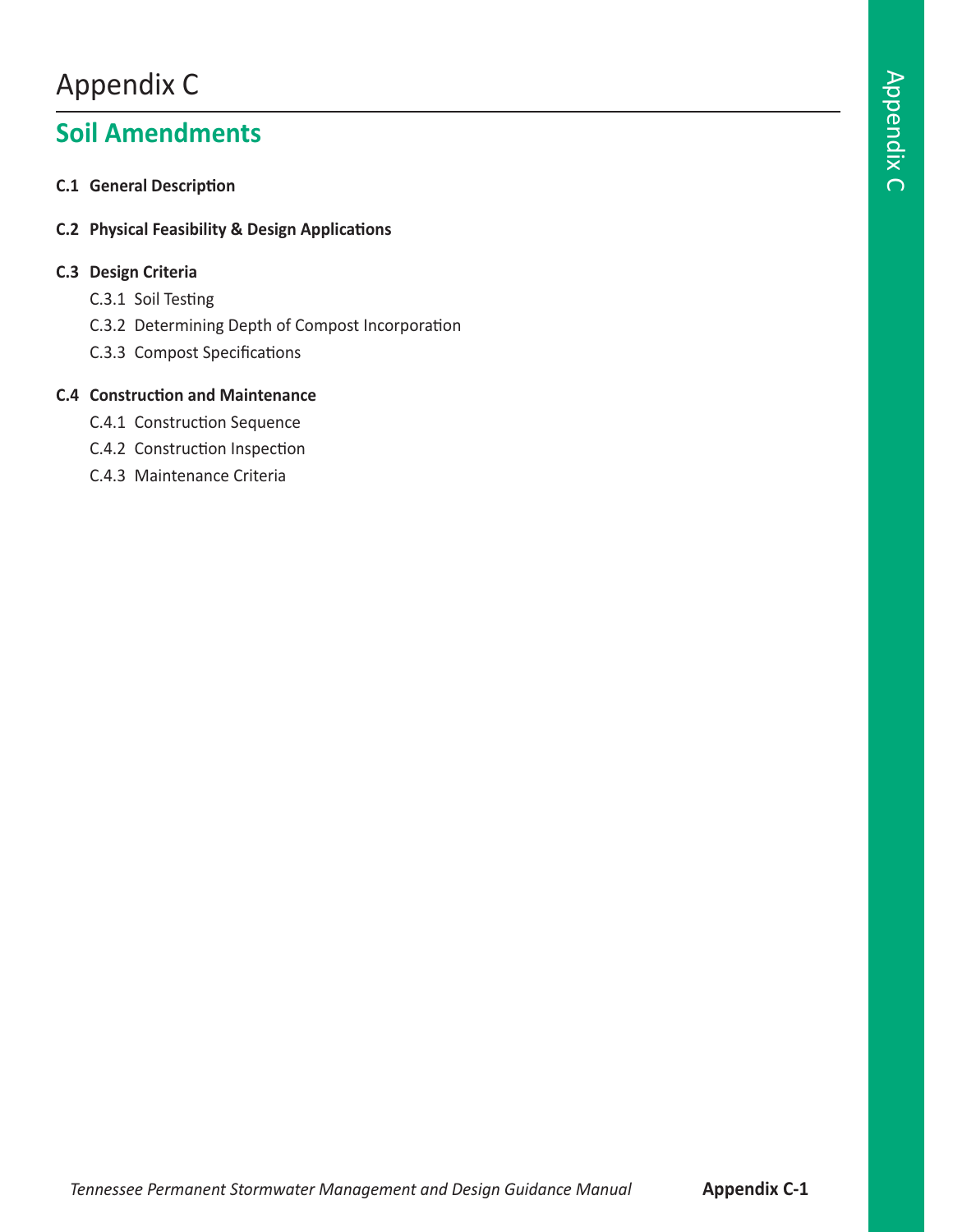# n**C.1 General Description**

Soil amendment (also called soil restoration) is a technique applied after construction, to deeply till compacted soils and restore their porosity by amending them with compost. This can reduce the generation of runoff from compacted urban lawns and may also be used to enhance the runoff reduction performance of impervious surface disconnections, grass channels, and filter strips.

# **C.2 Physical Feasibility & Design Applications**

Amended soils are suitable for any pervious area where soils have been or will be compacted by the grading and construction process. They are particularly well suited when existing soils have low infiltration rates (HSG C and D) and the pervious area will be used to filter runoff. The area or strip of amended soils should be hydraulically connected to the stormwater conveyance system. Soil restoration is recommended for sites that will experience mass grading of more than a foot of cut and fill across the site.

Soil amendments are not recommended where:

- Existing soils have high infiltration rates (e.g., HSG A and B), although compost amendments may be needed at mass-graded B soils in order to maintain runoff reduction rates;
- The water table or bedrock is located within 1.5 feet of the soil surface;
- Slopes exceed 10%;
- Existing soils are saturated or seasonally wet;
- They would harm roots of existing trees (keep amendments outside the tree drip line);
- The downhill slope runs toward an existing or proposed building foundation; and
- The contributing impervious surface area exceeds the surface area of the amended soils.

Soil amendments can be applied to the entire pervious area of a development or be applied only to select areas of the site to enhance the performance of runoff reduction practices. Some common design applications include:

- Reducing runoff from compacted lawns,
- Enhancing rooftop disconnections on poor soils,
- Increasing runoff reduction within a grass channel,
- Increasing runoff reduction within a vegetated filter strip, and
- Increasing the runoff reduction function of a tree cluster or reforested area of the site.

# **C.3** Design Criteria

## **C.3.1 Soil Testing**

Soil tests are required during two stages of the compost amendment process. The first testing is done to ascertain pre-construction soil properties at proposed amendment areas. The initial testing is used to determine soil properties to a depth 1 foot below the proposed amendment area, with respect to bulk density, pH, salts, potential drainage problems and determine what, if any, further soil amendments are needed.

The second soil test is taken at least one week after the compost has been incorporated into the soils. This soil analysis should be conducted by a reputable laboratory to determine whether any further nutritional requirements, pH adjustment, and organic matter adjustments are necessary for plant growth. This soil analysis should be done in conjunction with the final construction inspection to ensure tilling or subsoiling has achieved design depths.

## **C.3.2 Determining Depth of Compost Incorporation**

The depth of compost amendment is based on the relationship of the surface area of the soil amendment to the contributing area of impervious cover that it receives. Table C.1 presents some general guidance derived from soil modeling by Holman-Dodds (2004) that evaluates the required depth to which compost must be incorporated. Some adjustments to the recommended incorporation depth were made to reflect alternative recommendations of Roa Espinosa (2006), Balousek (2003), Chollak and Rosenfeld (1998) and others.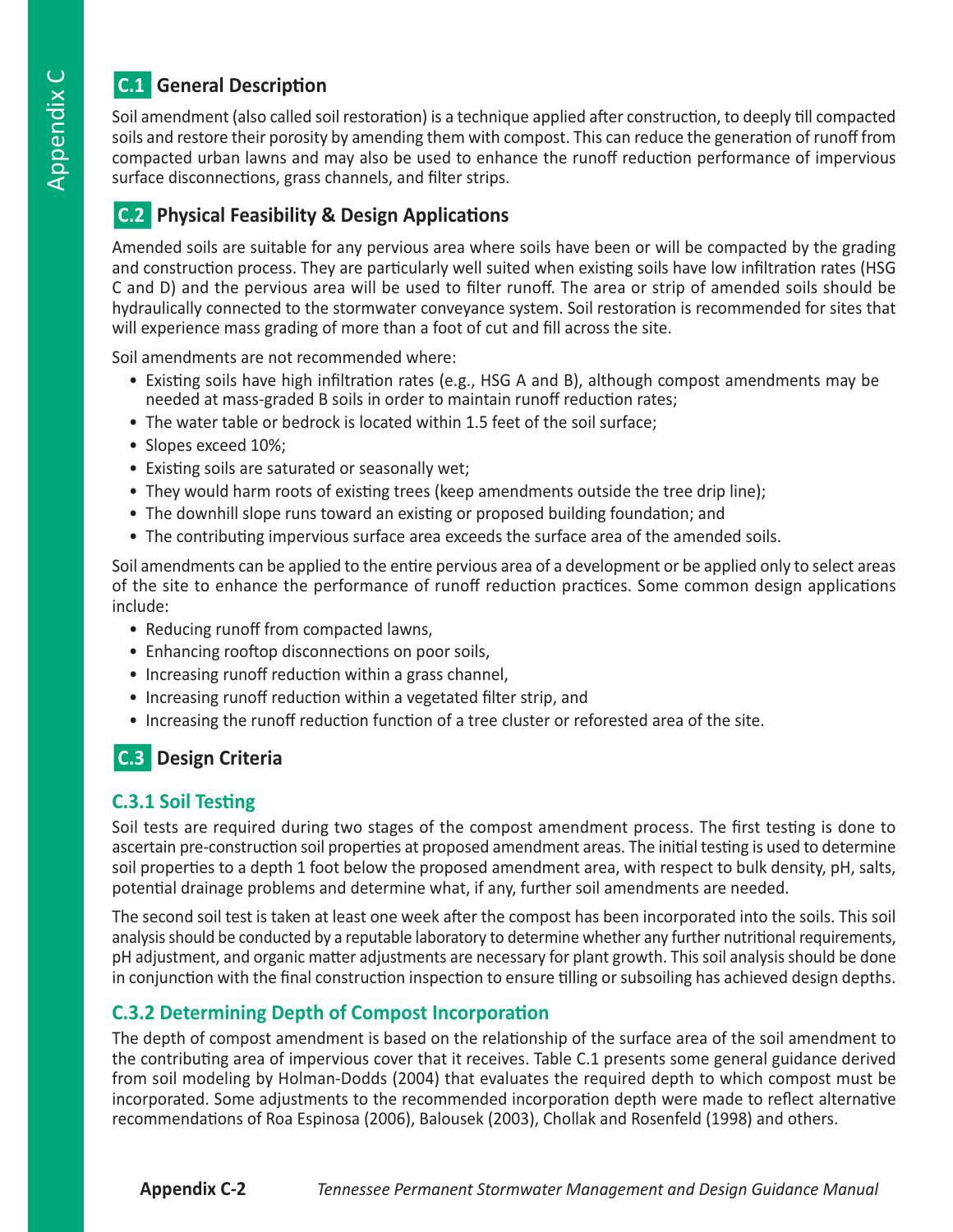#### **Table C.1: Short-cut Method to Determine Compost and Incorporation Depths.**

|                                 | Contributing Impervious Cover to Soil Amendment Area Ratio <sup>1</sup> |                      |                |                |
|---------------------------------|-------------------------------------------------------------------------|----------------------|----------------|----------------|
|                                 | $IC/SA = 02$                                                            | $IC/SA = 0.5$        | $IC/SA = 0.75$ | $IC/SA = 1.03$ |
| Compost $(in)^4$                | 2 to $4^{\frac{1}{2}}$                                                  | 3 to $65$            | 4 to $8^5$     | 6 to $10^5$    |
| <b>Incorporation Depth (in)</b> | 6 to $10^5$                                                             | 8 to 12 <sup>5</sup> | 15 to $18^5$   | 18 to $24^5$   |
| <b>Incorporation Method</b>     | Rototiller                                                              | Tiller               | Subsoiler      | Subsoiler      |

*1 IC = contrib. impervious cover (sq. ft.) and SA = surface area of compost amendment (sq. ft.)*

*2 For amendment of compacted lawns that do not receive off‐site runoff*

*3 In general, IC/SA ratios greater than 1 should be avoided*

*4 Average depth of compost added*

*5 Lower end for B soils, higher end for C/D soils*

Once the area and depth of the compost amendments are known, the designer can estimate the total amount of compost needed using the following estimator equation:

#### **Equation C.1 Compost Quantity Estimation:**

#### **C = A \* D \* 0.0031**

*Where:*

**C** = compost needed (cu. yds.)

 $A =$  area of soil amended (sq. ft.)

**D** = depth of compost added (in.)

#### **C.3.3 Compost Specifications**

The basic material specifications for compost amendments are outlined below:

- Compost shall be derived from plant material and provided by a member of the U.S. Composting Seal of Testing Assurance (STA) program. See www.compostingcouncil.org for a list of local providers.
- The compost shall be the result of the biological degradation and transformation of plant-derived materials under conditions that promote anaerobic decomposition. The material shall be well composted, free of viable weed seeds, and stable with regard to oxygen consumption and carbon dioxide generation. The compost shall have a moisture content that has no visible free water or dust produced when handling the material. It shall meet the following criteria, as reported by the U.S.

Composting Council STA Compost Technical Data Sheet provided by the vendor:

- a. 100% of the material must pass through a half inch screen
- b. The pH of the material shall be between 6 and 8
- c. Manufactured inert material (plastic, concrete, ceramics, metal, etc.) shall be less than 1.0% by weight
- d. The organic matter content shall be between 35% and 65%
- e. Soluble salt content shall be less than 6.0 mmhos/cm
- f. Maturity should be greater than 80%
- g. Stability shall be 7 or less
- h. Carbon/nitrogen ratio shall be less than 25:1
- i. Trace metal test result = "pass"
- j. The compost must have a dry bulk density ranging from 40 to 50 lbs./cu.ft.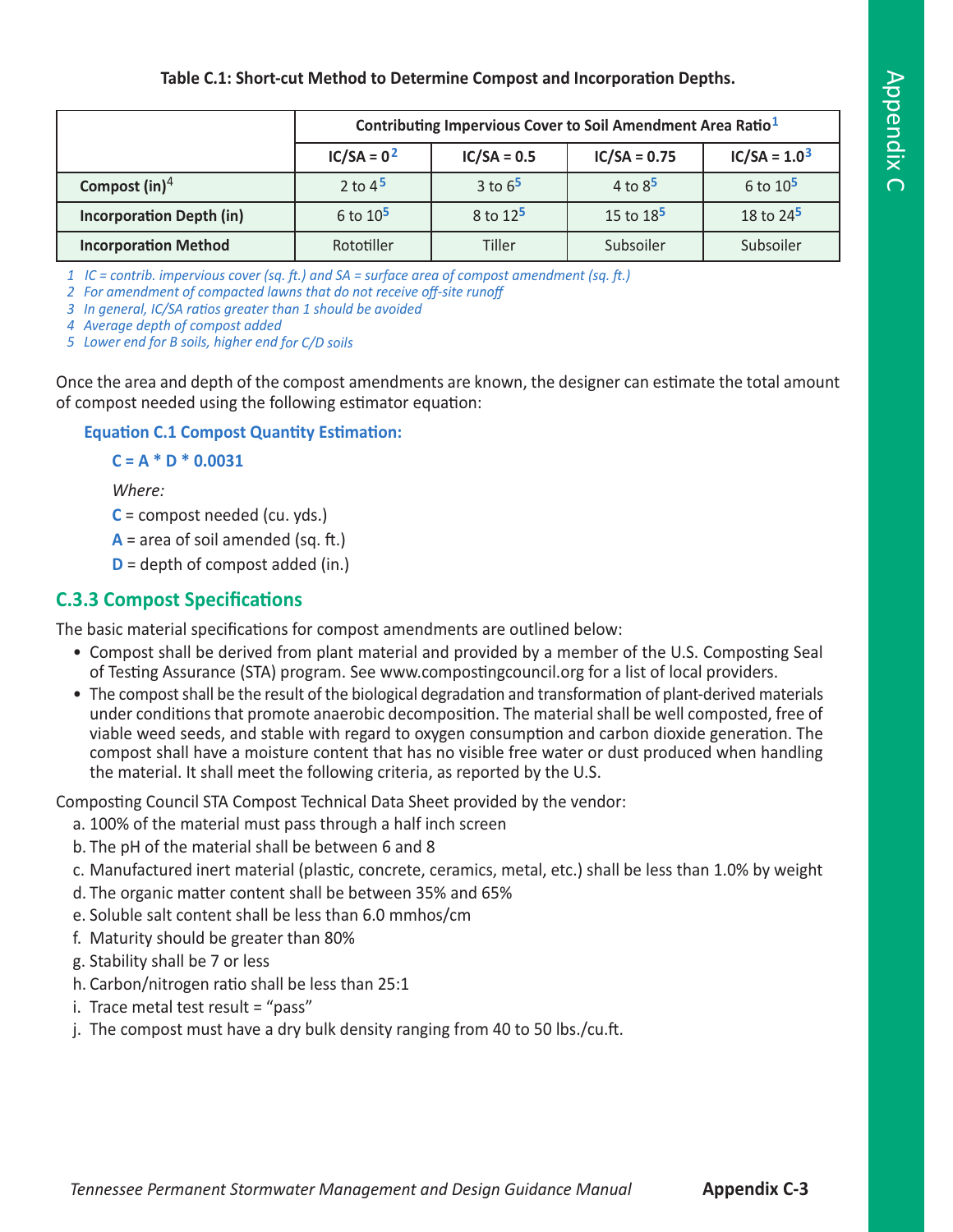# **C.4 Construction and Maintenance**

### **C.4.1 Construction Sequence**

The construction sequence for compost amendments differs depending on whether the practice will be applied to a large area or a narrow filter strip, such as in a rooftop disconnection or grass channel. For larger areas, a typical construction sequence is as follows:

- **Step 1.** Prior to building, the proposed area should be deep tilled to a depth of 2 to 3 feet using a tractor and sub-soiler with two deep shanks (curved metal bars) to create rips perpendicular to the direction of flow. (This step is usually omitted when compost is used for narrower filter strips.)
- **Step 2.** A second deep tilling to a depth of 12 to 18 inches is needed after final building lots have been graded.
- **Step 3.** It is important to have dry conditions at the site prior to incorporating compost.
- **Step 4.** An acceptable compost mix is then incorporated into the soil using a roto-tiller or similar equipment at the volumetric rate of 1 part compost to 2 parts soil.
- **Step 5.** The site should be leveled and seeds or sod used to establish a vigorous grass cover. Lime or irrigation may initially be needed to help the grass grow quickly.
- **Step 6.** Areas of compost amendments exceeding 2,500 square feet should employ simple erosion control measures, such as silt fence, to reduce the potential for erosion and trap sediment.

### **C.4.2 Construction Inspection**

Construction inspection involves digging a test pit to verify the depth of mulch, amended soil and scarification. A rod penetrometer should be used to establish the depth of uncompacted soil at one location per 10,000 square feet.

### **C.4.3 Maintenance Criteria**

**Maintenance Agreements.** When soil amendments are applied on private residential lots, homeowners will need to be educated on their routine maintenance needs, understand the long-term maintenance plan, and be subject to a deed restriction or other mechanism enforceable by the local stormwater program to ensure that infiltrating areas are not converted or disturbed. The mechanism should, ideally, grant authority for local agencies to access the property for inspection or corrective action. In addition, the GPS coordinates for all amended areas should be provided upon facility acceptance to ensure long term tracking.

A simple maintenance agreement should be provided if soil restoration is associated with more than 10,000 square feet of reforestation. A conservation easement or deed restriction, which also identifies a responsible party, may be required to make sure the newly developing forest cannot be cleared or developed management is accomplished (i.e., thinning, invasive plant removal, etc.). Soil amendments within a filter strip or grass channel should be located in a public right-of-way, or within a dedicated stormwater or drainage easement.

**First Year Maintenance Operations.** In order to ensure the success of soil amendments, the following tasks must be undertaken in the first year following soil restoration:

- *Initial inspections.* For the first six months following the incorporation of soil amendments, the site should be inspected at least once after each storm event that exceeds 1/2-inch of rainfall.
- *Spot Reseeding.* Inspectors should look for bare or eroding areas in the contributing drainage area or around the soil restoration area and make sure they are immediately stabilized with grass cover.
- *Fertilization.* Depending on the amended soils test, a one-time, spot fertilization may be needed in the fall after the first growing season to increase plant vigor.
- *Watering.* Water once every three days for the first month, and then weekly during the first year (April-October), depending on rainfall.